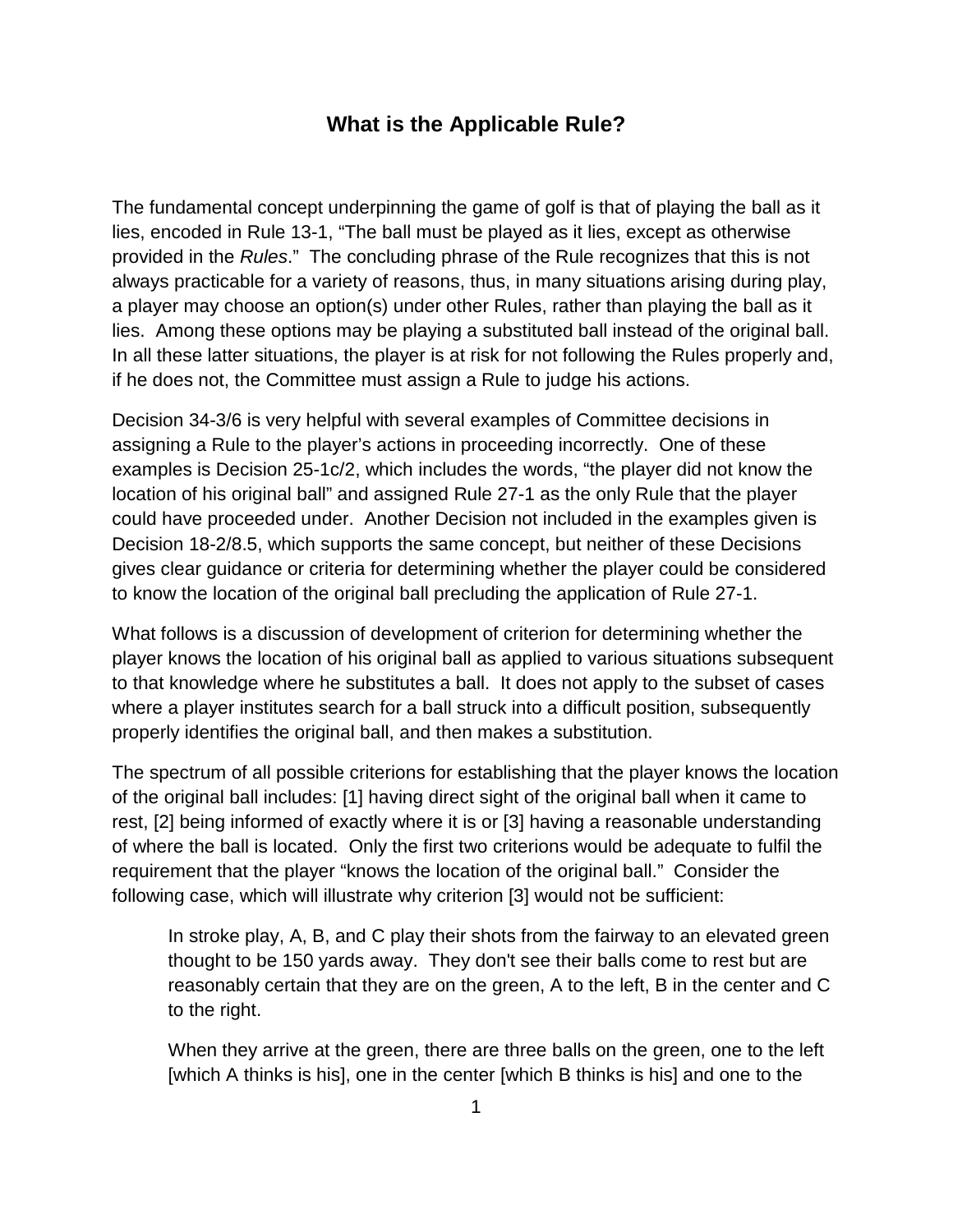right [which C thinks is his]. Without lifting the ball, A makes a stroke at the ball to the left which is holed. B lifts the ball in the center, cleans it, replaces it and plays it into the hole. C lifts the ball to the right, inadvertently substitutes another ball from his pocket, places it on the spot where the other ball lay and plays it into the hole.

At that moment, the superintendent arrives and tells the players that all three of the balls they struck from the fairway are in the back bunker and that the three balls they found on the green are from the practice tee. He apologizes for the fact that the 150 yard marker is inaccurate and is probably about 100 yards from the center of the green, which explains why their balls are in the back bunker.

Here is the proper ruling.

A played a wrong ball and must correct his error by playing the proper ball in the back bunker. He incurred a penalty of two strokes and the strokes at the wrong ball do not count in his score. A did not play a substituted ball.

Both B and C have substituted a ball [B, the practice ball and C, the ball from his pocket] for his original ball by putting the substituted balls into play. Since the location of each of the original balls was not known at the time the substitutions were made, they were required to proceed under Rule 27-1. As the substituted balls were not put into play at the spots required by Rule 27-1, they each played from a wrong place. They each incurred a penalty of one stroke under Rule 27-1 and an additional penalty of two strokes under Rule 20-7c for playing from a wrong place. In this case, each of the breaches of playing from a wrong place was a serious one and both B and C are subject to disqualification unless they correct their errors as provided in Rule 20-7c. Of interest is the fact that there is no penalty for the substitutions as Rule 27-1 permits substitution. Neither B nor C played a wrong ball. It is irrelevant that the ball B substituted for his original ball was a practice ball or that the ball C substituted for his original ball was actually a ball owned by him. It was their intent to put the substituted balls into play even though they did not know that they were making a substitution. Had they discovered their mistakes before making a stroke at the substituted balls, they could have corrected their errors under Rule 20-6 by playing the original balls in the back bunker.

In this case, each of the players had a reasonable understanding of where his original was located but clearly that expectation would be insufficient for the Committee to decide that they knew the locations as they did not see the original balls come to rest on the putting green.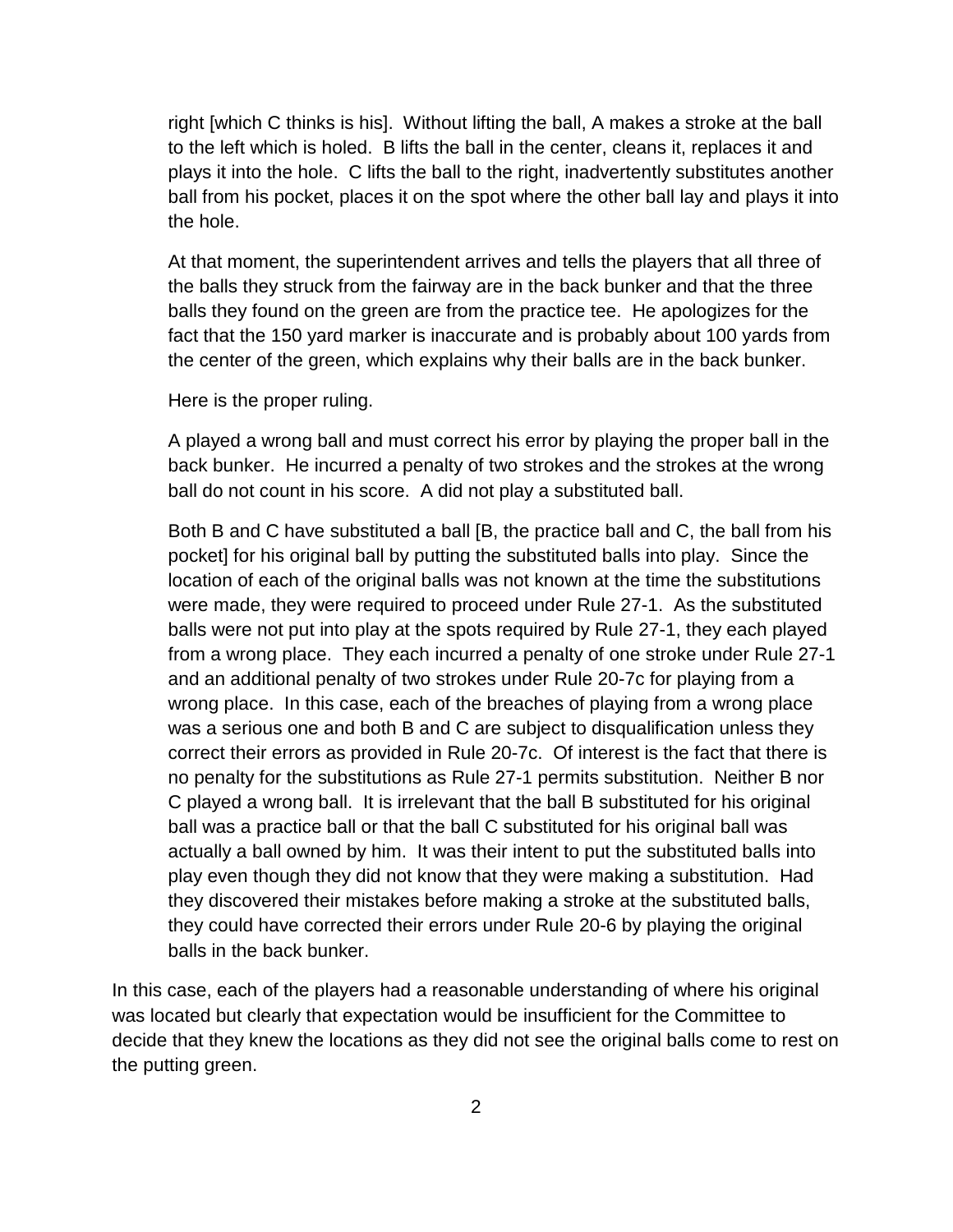The discussion will now turn to several aspects of using the criterion to assist the Committee in assigning an appropriate Rule to a player's actions in playing a substituted ball instead of the original ball.

In general, there are two categories of candidates for an appropriate Rule when playing a substituted ball: [1] in the case of the location of the original ball not known, it would be Rule 27-1, or in specific instances, one of the other Rules covering a ball not found such as Rules 18-1, 24-3, 25-1c or 26-1, as suitable and [2] in the case of location of the original ball known, it would be Rule 13-1 or any of the exceptions inferred in Rule 13-1.

These two groups are mutually exclusive sets of candidates with respect to the location of the original ball.

There are specific cases where the location of the original ball was known according to the criterion and the player proceeds by substituting and playing a ball from another spot without lifting the original ball. In these instances, a question might arise if in fact the player did know the location of the original ball since he did not play the ball as it lay with the result that the Committee should assign Rule 27-1 to his actions. That is, having established that the player knew the location of the original ball immediately after its play, can a subsequent action by the player, such as substitution of another ball and play of that ball at a spot different from where the original ball came to rest, provide the basis for the Committee to revoke the positive determination of the location of the original ball and now conclude that the location of the original ball is not known with the result that the Committee assigns Rule 27-1 to the player's substitution? This question can be partially assuaged by examining the intent of the player in his actions in these instances and the available Rules that might logically apply.

Here are two examples of situations where the player's intent is an important element in assigning an applicable Rule after the knowledge of the location of the original ball question has been resolved.

• In Decision 18-2/8.5, the player, unaware that his ball was in ground under repair, played his ball as it lay. The player then learned that his ball had been in ground under repair and simply abandoned the original ball by dropping and playing a substituted ball according to ground under repair procedures, an action not permitted by the Rules. In the case where the player clearly knew the location of the original ball at the time he abandoned it, the Committee assigned Rule 13-1 not Rule 27-1. In the case where the player clearly did not know the location of the original ball at the time he abandoned it, the Committee assigned Rule 27-1.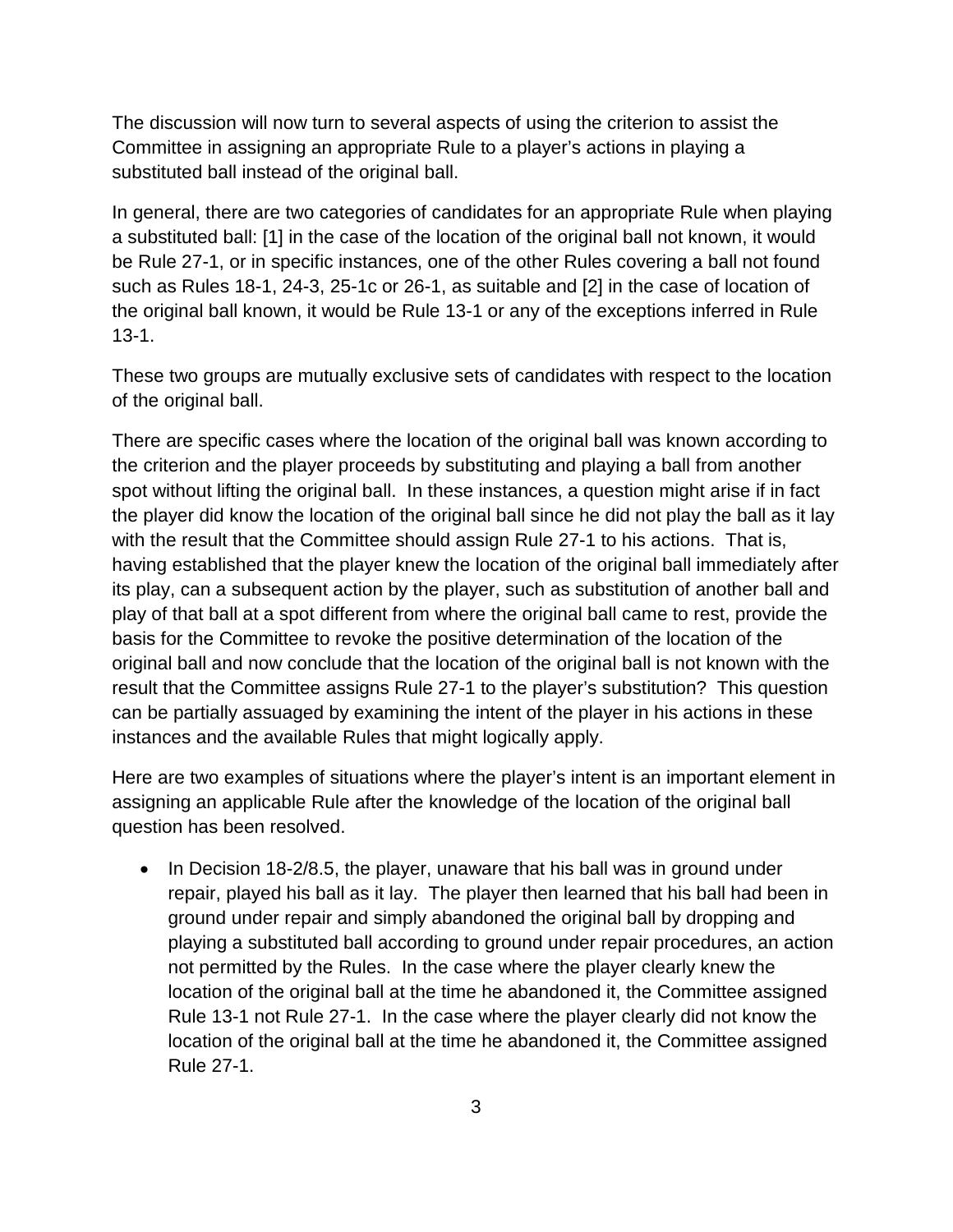• In the stroke play part of Decision 15-1/2.5, after B's ball came to rest on the putting green, A played to the putting green where his ball struck and moved B's ball. Although not specifically stated in the Decision, it must be assumed based on the actions of B that he saw his ball land on the putting green and knew the location where it came to rest thus satisfying the criterion at the time of play of the original ball. Correctly, B intended to proceed under Rules 18-5 and 20-3c but incorrectly lifted A's ball by mistake, placed it as near as possible to where B's ball lay before it was moved and holed out with it. His placement of the ball on the spot where his original ball lay confirmed the fact that he knew the location of his original ball before it was moved. The ruling was that B incorrectly substituted a ball in attempting to replace his moved ball [Rules 15-2 and 18-5]. An argument could be made in this case that, since he was mistaken in not lifting and placing the original ball into play, we should conclude that he did not know the location of the original ball at that later instant and assign Rule 27-1 to his actions. This conclusion is inappropriate because it is a settled matter that the player did know the location of the original ball when it came to rest. His subsequent actions can have no bearing on that fact. The Committee's assignment of Rule 18-5, not Rule 27-1, to his actions was appropriate.

There is a variation of the circumstances in Decision 15-1/2.5 that deserves mention. In the Decision, by mistake A played B's ball without lifting it, which is play of wrong ball. Suppose that A had lifted B's ball, replaced it and made a stroke at it. The applicable Rule to A's actions would be Rule 16-1b not Rule 27-1, as A had direct sight of his original ball as it came to rest and knew that it had come to rest on the putting green. The fact that he mistakenly lifted B's ball, replaced it and subsequently played it does not cancel the fact that he initially knew the location of his original ball, thus precluding the assignment of Rule 27-1 to his actions.

There are many other situations where it is important for the Committee to correctly assign an applicable Rule and where Rule 27-1 would not apply. If two players play their balls to the fringe of the putting green in clear view from where they played, they would be considered to know the location of their original balls. If subsequently one player were to mistakenly lift the other player's ball thinking that the lifted ball was his and that it assisted the play of the other player, and further that he replaced that ball and played it, the applicable Rule should be Rule 13-1 not Rule 27-1. His incorrect procedure does not cancel the fact that he knew the location of his original ball when it came to rest. However, in a similar situation, if a player plays his ball into an area with several balls [say a practice green] where it comes to rest in clear view but some distance away, and then lifts and plays a ball other than his original ball, the applicable